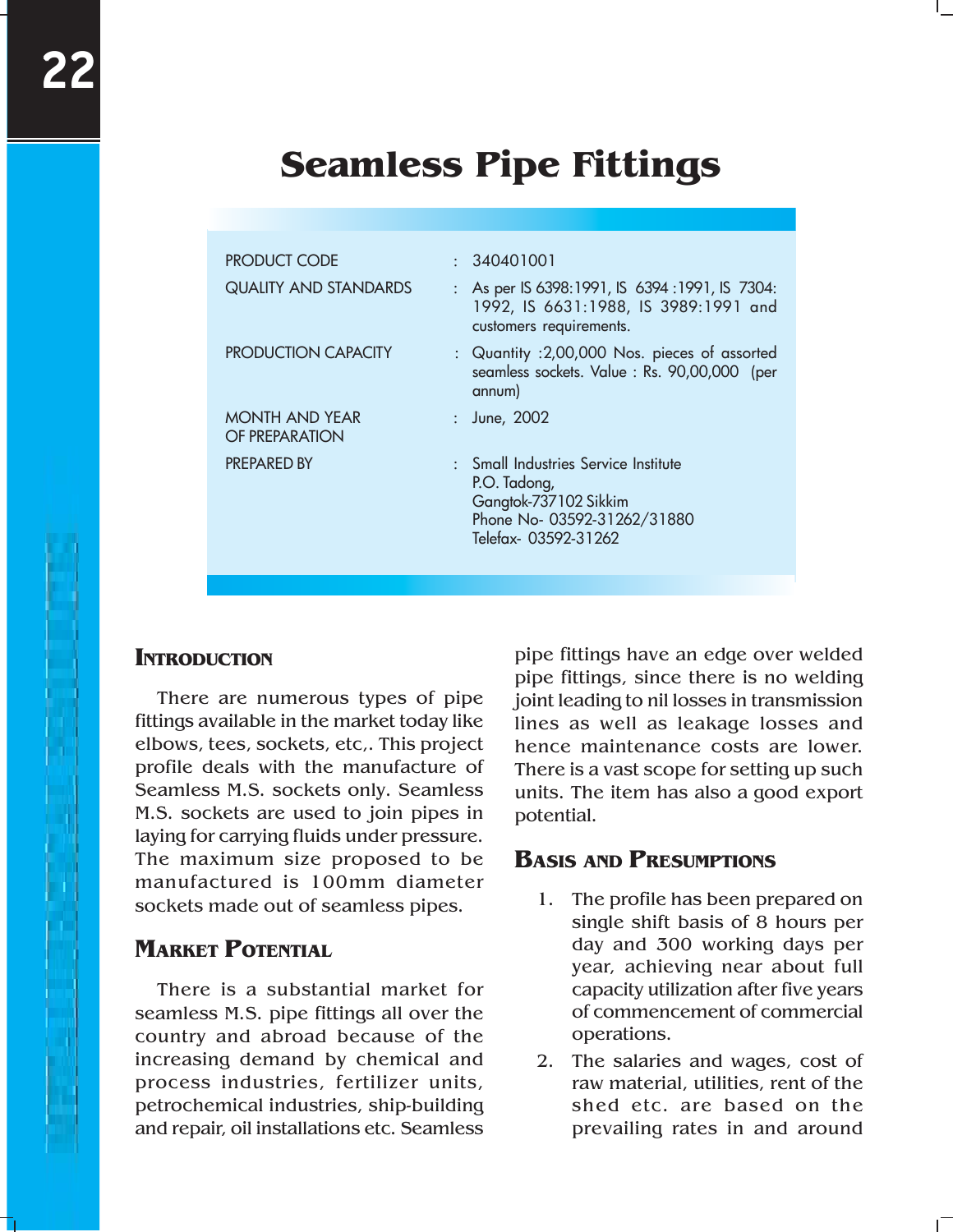local region hence cost factor is likely to vary with the location of the unit.

- 3. Interest on term loan and working capital has been taken at the rate of 19.5% on an average. The rate may vary depending upon the policy of the financial institutions and agencies from time to time.
- 4. The cost of machinery and equipment refers to a particular make/model and the prices are approximate to those ruling at the time of preparation of the scheme.
- 5. The project preparation cost, nonrefundable deposits may be considered under the head of preoperative expenses.
- 6. A rented covered shed of 300 sq. mtr. on monthly rent of Rs. 25,000 per month is considered.
- 7. Power at the rate of Rs. 3.80 Kwh is taken.
- 8. Margin money requirement is taken at average of 25% of total capital investment.

# **IMPLEMENTATION SCHEDULE**

The implementation schedule for the project will be as under:

- 1. DIC Registration, Project report preparation, application for land and finance—2 Months.
- 2. Receipt of loan, modification/ construction of shed, procurement of machinery and its installation, including clearances from the Pollution Control Board etc. and other-Agencies/Govt. Deptts.—8 Months.

3. Recruitment of Staff and labour, and trial production—2 Months.

Total time may be taken as one year approximately. However, the project can be successfully implemented within one year of conception, provided adequate finance in time is available and correct planning and speedy execution is resorted to by the entrepreneur.

# **TECHNICAL ASPECTS**

### **Process of Manufacture**

Seamless pipe fittings are made out of seamless pipes as the base raw material. The pipes are first cut to different sizes and shapes as desired by customer specifications and requirements. The cut pieces then undergo the processes of bending, rough-turning of OD and facing, boring of inside diameter, hot-dip galvanizing if necessary (which can be sub-contracted), internalthreading., finish tapping and inspection and quality control before packing and despatch.

- 1. The quality standards maintained are as per IS; and as per customer design and requirements.
- 2. The estimated production capacity is taken as 2,00,000 nos. assorted sizes seamless pipe fittings per year of 300 working days.
- 3. The motive power requirement is around 60 H.P.
- 4. There is almost no pollution in the production, yet the entrepreneur is advised to obtain NOC from the Central/State Pollution Control Board. Also good cross ventilation of the working area is advised.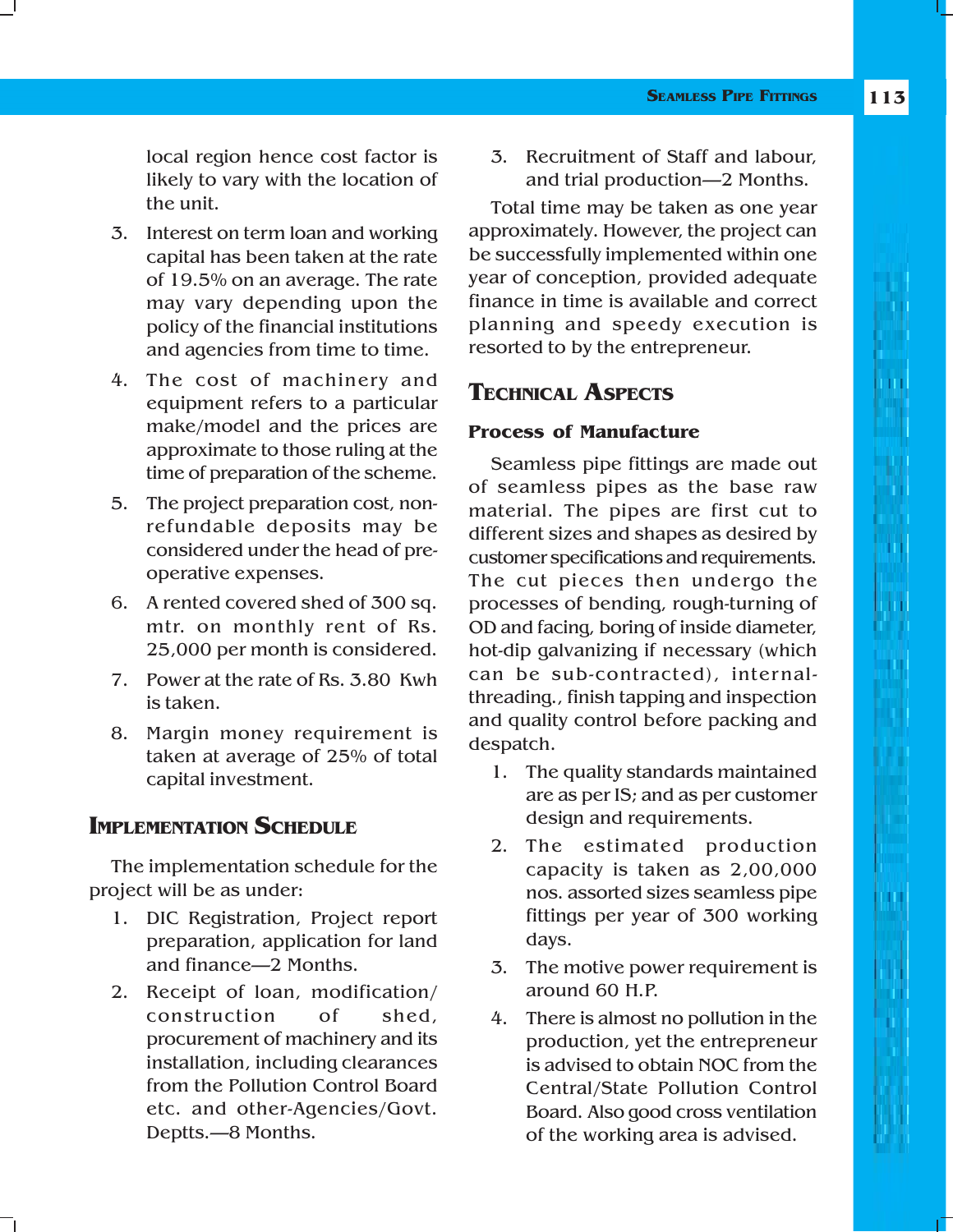ť

T.

# **FINANCIAL ASPECTS**

# **A. Fixed Capital**

| (i) Land and Building                                   | <b>Amount (In Rs.)</b> |
|---------------------------------------------------------|------------------------|
| Rented covered shed of floor area of about 300 sq. mtr. | 25000                  |

### **(ii) Plant and Machinery**

| SI.<br><b>No</b> | <b>Description</b>                                                                                                 | Ind/<br><b>Imp</b> | Qty.           | <b>Rate</b><br>$(In$ $Rs.)$ | <b>Amount</b><br>(In Rs.) |
|------------------|--------------------------------------------------------------------------------------------------------------------|--------------------|----------------|-----------------------------|---------------------------|
| 1.               | Guillotine shearing Machine 1250mm x 4mm capacity<br>with all standard accessories and electrical - 7.5 HP         | Ind                | $\mathbf{1}$   | 2,00,000                    | 2,00,000                  |
| 2.               | Hand Operated shearing machine, lever type 30 cm size                                                              | Ind                | $\mathbf{1}$   | 50,000                      | 50,000                    |
| 3.               | Power Press, 75 tonnes capacity, pillar type C.I. Body<br>complete with electric motor, switch, starter etc.-7.5HP | $-do-$             | $\mathbf{1}$   | 1,75,000                    | 1,75,000                  |
| 4.               | Power Press, 50 tonnes capacity, pillar type C.I. Body<br>complete with electric motor, switch, starter etc.-5 HP  | $-do-$             | $\mathbf{1}$   | 1,40,000                    | 1,40,000                  |
| 5.               | Electric Arc Welding Set-350 Amps. Capacity                                                                        | $-do-$             | $\mathbf{1}$   | 40,000                      | 40,000                    |
| 6.               | Special purpose production lathe, 900 mm bed<br>complete with electrical                                           | -do-               | 6              | 12,00,000                   | 12,00,000                 |
| 7.               | Tapping Machine up to 100 mm Dia capacity<br>complete with electrical                                              | $-do-$             | $\overline{2}$ | 1,50,000                    | 1,50,000                  |
| 8.               | Power Press 10 ton cap. With 2 HP Motor                                                                            | - $d$ o-           | 1              | 50,000                      | 50,000                    |
| 9.               | Power Hacksaw machine 18" size                                                                                     | $-do-$             | $\overline{2}$ | 30,000                      | 30,000                    |
| 10.              | Bench type Drilling Machine up to 3 capacity.                                                                      | $-do-$             | $\overline{2}$ | 40,000                      | 40,000                    |
| 11.              | <b>Bench-Grinder</b>                                                                                               | - $d$ o-           | $\mathbf{1}$   | 14,000                      | 14,000                    |
| 12.              | Tools, Tackles, and Fixtures and Misc. Tools.<br>and Measuring Tools                                               | - $d$ o-           | L.S            | 60,000                      | 60,000                    |
| 13.              | Portable Hand-Drilling M/c 1/2" cap.                                                                               | -do-               | 2              | 16,000                      | 16,000                    |
| 14.              | Universal Bending Machine complete with electricals                                                                | -do-               | $\mathbf{1}$   | 1,60,000                    | 1,60,000                  |
| 15.              | Double ended Grinding Machines 1/2 HP Motor                                                                        | - $d$ o-           | $\overline{2}$ | 36,000                      | 36,000                    |
| 16.              | Office Equipments and Furniture etc.                                                                               | $-d$ o-            | L.S.           | 60,000                      | 60,000                    |
| 17.              | Laboratory Equipments and Chemicals                                                                                | $-do-$             | L.S.           | 2,00,000                    | 2,00,000                  |
| 18.              | Electrification and Installation at 10% of cost of above                                                           | -do-               | L.S.           | 2,36,100                    | 2,36,100                  |
| 19.              | Pre-operative Expenses                                                                                             | $-do-$             | L.S.           | 60,000                      | 60,000                    |
|                  |                                                                                                                    |                    | <b>Total</b>   |                             | 29,17,100                 |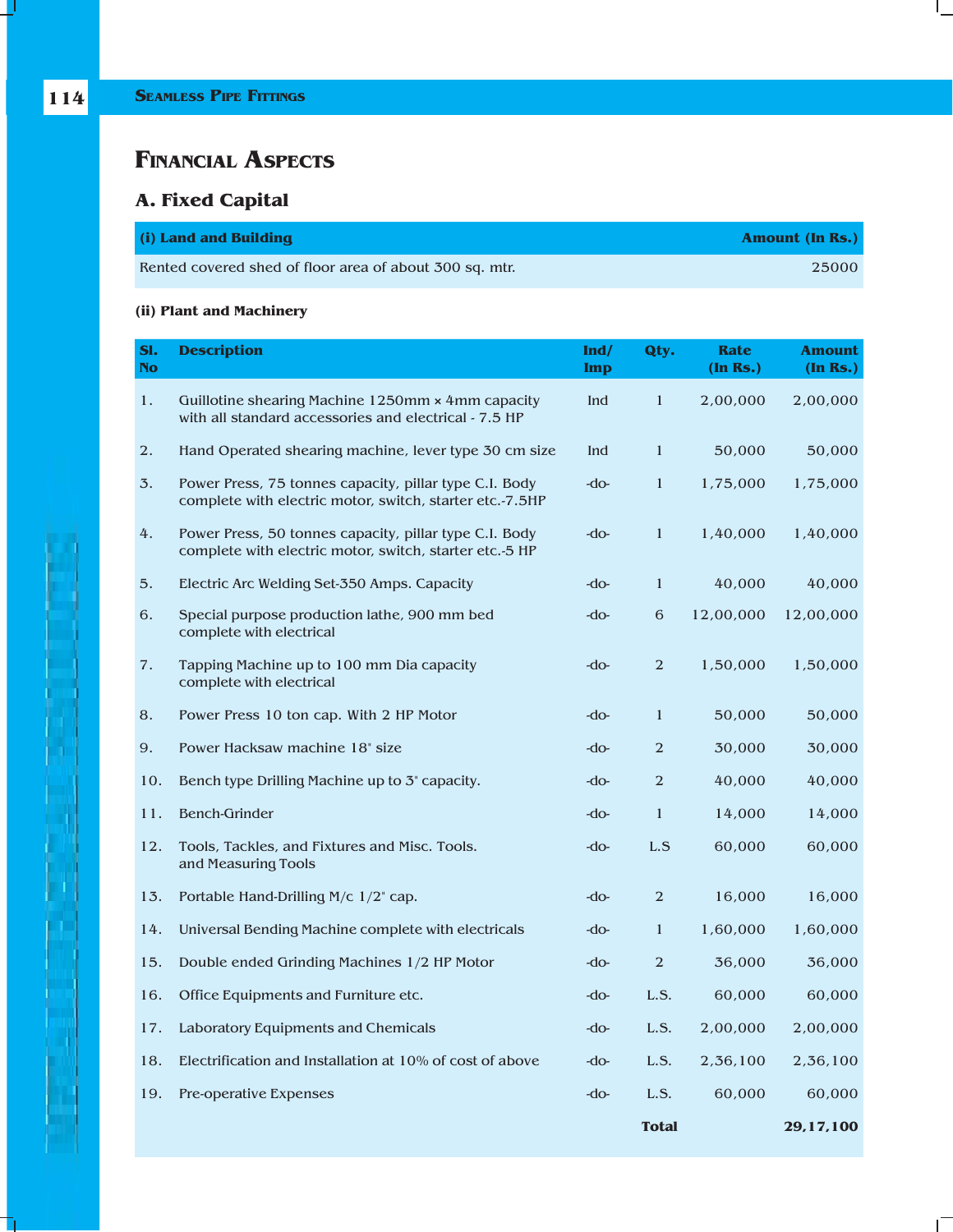#### **SEAMLESS PIPE FITTINGS**

**115**

**Total Fixed Capital Requirement Rs. 29,17,100 (i.e. Total Fixed Capital)**

### **B. Working Capital (per month)**

#### **(i) Staff and Labour (per month)**

 $\Box$ 

| SI.<br>No. | <b>Designation</b>        | <b>Number Salary Amount</b> |       | (In Rs.) (In Rs.) |
|------------|---------------------------|-----------------------------|-------|-------------------|
| 1.         | <b>Plant Manager</b>      | 1                           | 8,000 | 8,000             |
| 2.         | Supervisor<br>(Technical) | $\mathbf{1}$                | 6,000 | 6,000             |
| 3.         | <b>Skilled workers</b>    | 4                           | 3,000 | 12,000            |
| 4.         | Semi skilled<br>workers   | 6                           | 2,500 | 15,000            |
| 5.         | Unskilled workers         | 6                           | 1800  | 10,800            |
| 6.         | <b>Accountant</b>         | 1                           | 4,000 | 4,000             |
| 7.         | Store Keeper              | 1                           | 3.000 | 3,000             |
| 8.         | <b>Office Assistants</b>  | $\overline{2}$              | 2,500 | 5,000             |
| 9.         | Peon                      | $\mathbf{1}$                | 1,800 | 1,800             |
|            | 10. Watchman              | $\overline{2}$              | 1,800 | 3,600             |
|            | 11. Sales Officer         | 1                           | 7,000 | 7,000             |
|            | 12. Chemist               | 1                           | 6,000 | 6,000             |
|            |                           | <b>Total</b>                |       | 82,200            |
|            | Add perquisites @ 15%     |                             |       | 12,330            |
|            |                           | <b>Grand Total</b>          |       | 94,530            |
|            |                           | or Say                      |       | 95,000            |

#### **(ii) Raw Materials (per month)**

| SI.<br>No. | <b>Description</b>                                                                   |              | <b>Quantity Rate Amount</b><br>(In Rs.) (In Rs.) |
|------------|--------------------------------------------------------------------------------------|--------------|--------------------------------------------------|
| 1.         | M.S. Seamless Pipes 5000 40/kg 2,00,000<br>of assorted lengths<br>and diameters      | Kas.         |                                                  |
| 2.         | Misc. consumables<br>stores like grease,<br>oil, lubricants and<br>packing materials | L.S.         | 40,000                                           |
|            |                                                                                      | <b>Total</b> | 2,40,000                                         |

#### **(iii) Utilities (per month)** i) Electricity Rs. 95,000 @ Rs. 3.80 for 25,000 Units

|    | (iv) Other Contingent Expenses (per month) (Rs.) |        |  |  |
|----|--------------------------------------------------|--------|--|--|
| i. | Rent                                             | 25,000 |  |  |
|    | ii. Postage and stationery                       | 3,000  |  |  |
|    | iii. Insurance and Taxes                         | 5,000  |  |  |
|    | iv. Telephone                                    | 5,000  |  |  |
|    | v. Repair and Maintenance                        | 5,000  |  |  |
|    | vi. Publicity and Advertisement                  | 5,000  |  |  |
|    | vi. Travelling and Transport                     | 15,000 |  |  |
|    | vii. Renewal and Replacement                     | 5,000  |  |  |
|    | <b>Total</b>                                     | 68,000 |  |  |

| (v) Working Capital (per month) |              |          |
|---------------------------------|--------------|----------|
| 1) Staff and Labour             |              | 95,000   |
| 2) Raw Material                 |              | 2.40.000 |
| 3) Utilities                    |              | 95,000   |
| 4) Other Contingent Expenses    |              | 68,000   |
|                                 | <b>Total</b> | 4.98,000 |
|                                 |              |          |

|                         | (vi) Total Working Capital Requirement for 3 Months |               |
|-------------------------|-----------------------------------------------------|---------------|
| Rs. $4.98.000 \times 3$ |                                                     | Rs. 14.94.000 |

### **C. Total Capital Investment**

| <b>Total</b>                     | Rs. 44, 11, 100 |
|----------------------------------|-----------------|
| ii. Working capital for 3 Months | Rs. 14,94,000   |
| i.   Total Fixed capital         | Rs. 29.17.100   |

### **FINANCIAL ANALYSIS**

|      | (1) Cost of Production (per annum)                       | (Rs.)     |
|------|----------------------------------------------------------|-----------|
| i.   | <b>Total Recurring Cost</b><br>$(4.98.000 \times 12)$    | 59,76,000 |
| ii.  | Depreciation on Machinery @ 10%                          | 2.30.100  |
| iii. | Depreciation on Tools<br>and Equipment @ 25%             | 15,000    |
| iv.  | Depreciation on Furniture and<br>Office Equipments @ 20% | 10,000    |
| V.   | Interest on Total Capital<br>investment @ $19.5\%$       | 8,65,039  |
|      | Total                                                    | 70.96.139 |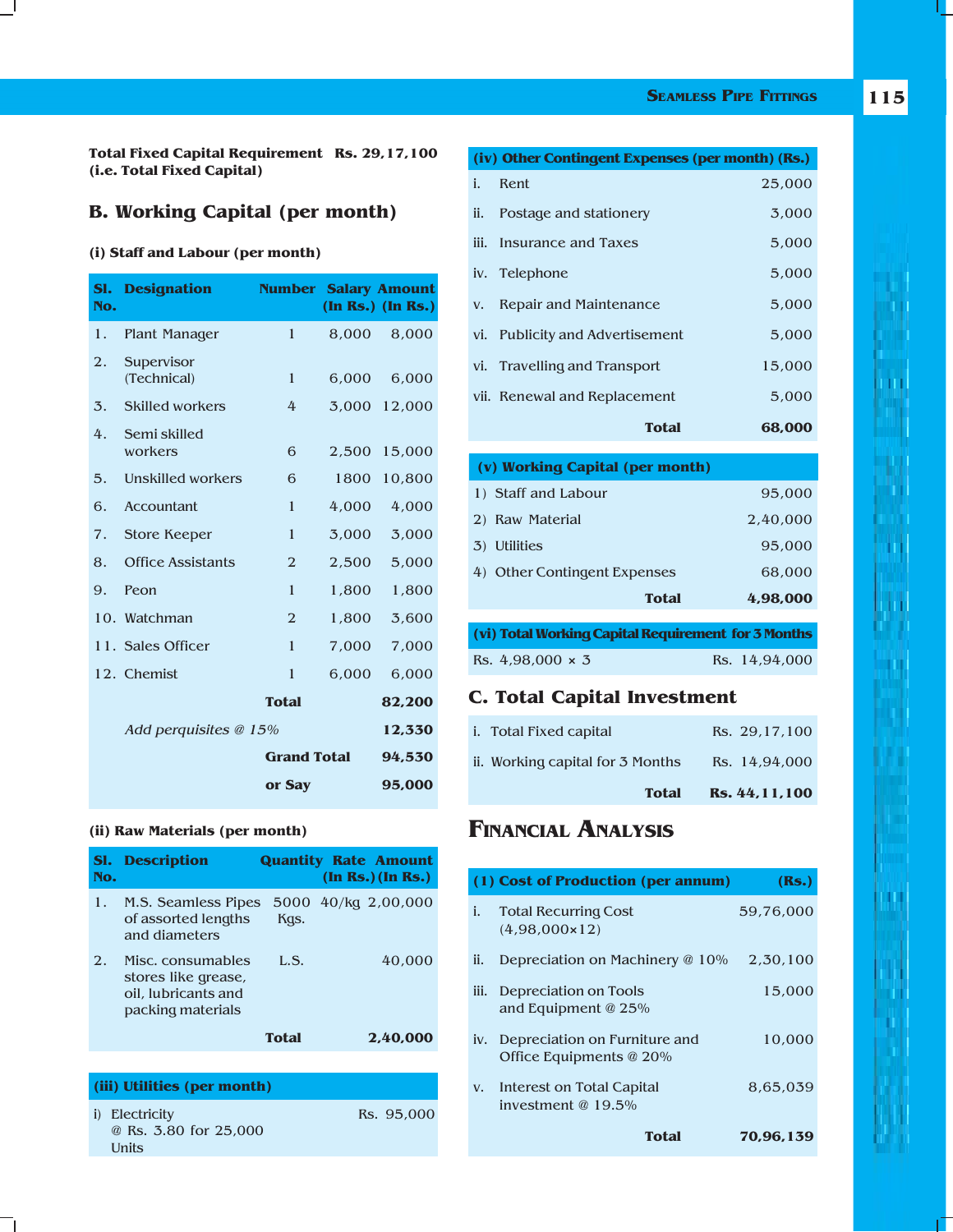#### **SEAMLESS PIPE FITTINGS**

| (2) Sales (per annum)       |               |
|-----------------------------|---------------|
| Sale of 2,00,000 Nos.       | Rs. 90,00,000 |
| Seamless M.S Pipe Fittings  |               |
| (Sockets) of assorted sizes |               |
| @ average price of          |               |
| Rs. 45 per unit             |               |

#### **(3) Net Profit (per annum)** (Before Income Tax)

Sales – Cost of Production

90,00,000–70,96,139 **Rs. 19,03,861**

#### **(4) Net Profit Ratio**

- = Net Profit per annum **×** 100 Sales per annum
- = 19,03,861 **×** 100 90,000,000
- = **21.15%**

#### **(5) Rate of Return**

- = Net Profit per annum **×** 100 Total Capital Investment
- = 19,03,861 **×** 100 44,36,100
- = **42.91%**

#### **(6) Break-even Point**

|      | <b>Fixed cost (per annum)</b>                           | (Rs.)     |
|------|---------------------------------------------------------|-----------|
| i.   | Rent $(25,000 \times 12)$                               | 3,00,000  |
| ii.  | Depreciation on Machinery<br>$@10\%$                    | 2,30,100  |
| iii. | Depreciation on Tools<br>and Equipment @ 25%            | 15,000    |
| iv.  | Depreciation on Furniture and<br>Office Equipment @ 20% | 10,000    |
| V.   | Interest on total capital<br>investment $@19.5\%$       | 8,65,039  |
| vi.  | 40% of salary and wages                                 | 4,56,000  |
| vii. | 40% of utilities and other<br>expenses (excluding rent) | 7.82.400  |
|      | <b>Total</b>                                            | 26,58,539 |
|      |                                                         |           |

- **B.E.P.**
	- = Fixed cost **×** 100 Fixed cost + Profit
- $= 26,58,539 \times 100$  $26,58,539 + 19,03,861$
- $= 26,58,539 \times 100$ 45,62,400
- = **58.27%**

#### **Addresses of Machinery Suppliers**

- 1. M/s. H. P. Singh Machinery (Pvt.) Ltd. 75, Ganesh Chandra Avenue, Kolkata- 700013
- 2. M/s. Nandy and Co. 125 Belilious Road, Howrah - 711101
- 3. M/s. Turnwell Machine Tools 16, Ganesh Chandra Avenue, Kolkata - 700013
- 4. M/s. Turner and Tools, 15, Ganesh Chandra Avenue, 2nd Floor, Kolkata - 700013
- 5. M/s. Pathak Machine Tools Pvt. Ltd. 116, G.T. Road, Salkia, Howarh - 711106
- 6. M/s. Goliya Electrical Pvt. Ltd. Plot no. 64, G.I.D.C. Estate, Phase I, Opp. Sunita Textiles, Vapi - 396195. Distt. Bulsar, Gujarat.
- 7. M/s. Goliya Instrument Pvt. Ltd. 311, Bharat Industrial Estate, T.J. Road, Sewree, Mumbai - 400015.
- 8. M/s. Bengal Trading Co. Sevoke Road, P.O. Siliguri, District Darjeeling - (W.B.).
- 9. M/s. Bumra Mechanical Works 258, Indl. Area, Ludhiana - 141003
- 10. M/s. Singh Engg. Works G.T. Road, Miller Gang, Ludhiana.